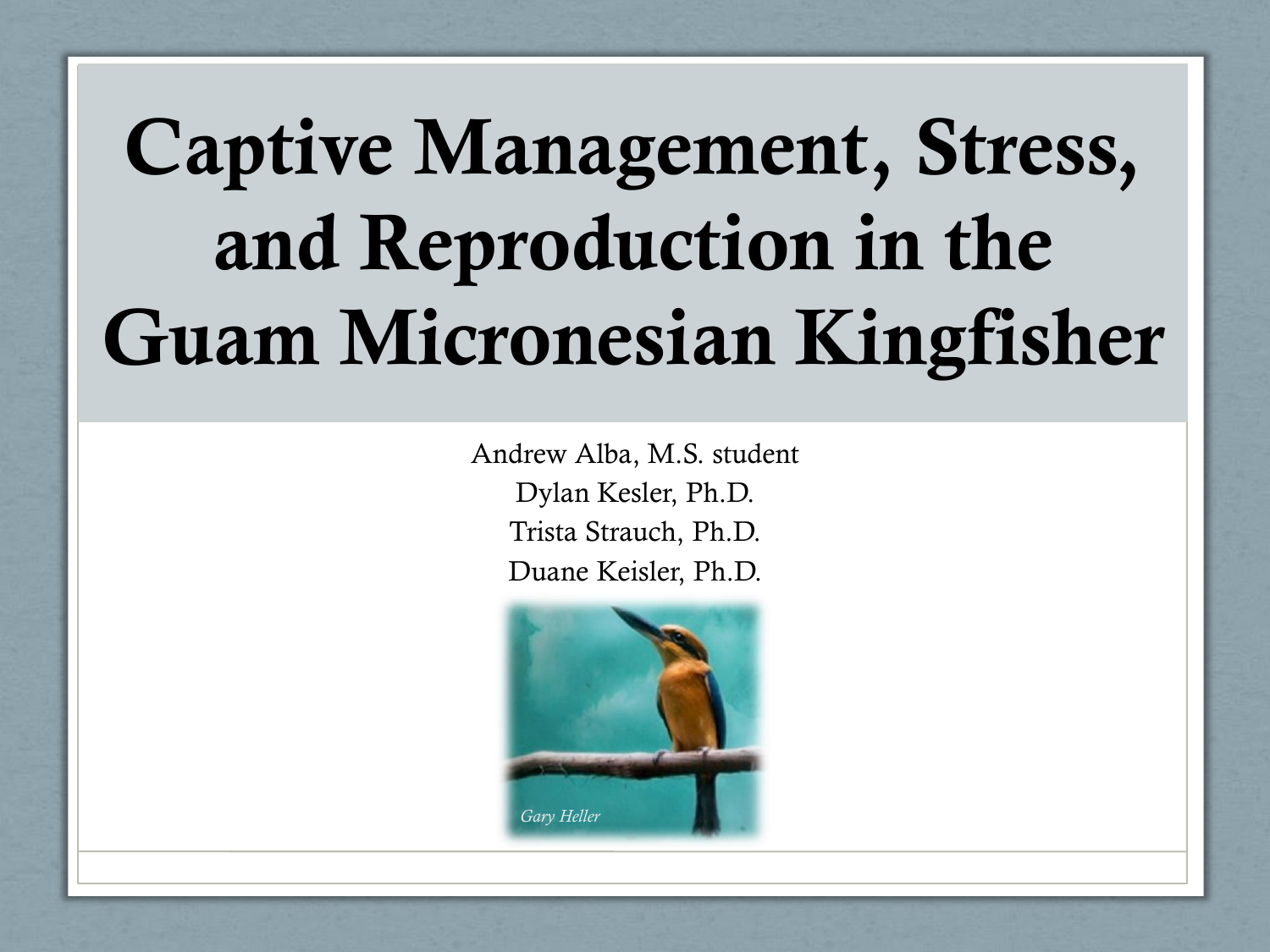#### **Research Questions**

- **How do conditions differ among breeding institutions?**
- **How does captivity affect stress?**
- **Does stress in captive kingfishers compare to wild birds?**
- **Is stress related to reproduction?**
- **Which husbandry techniques are best for breeding?**
- **How can we best prepare birds for release?**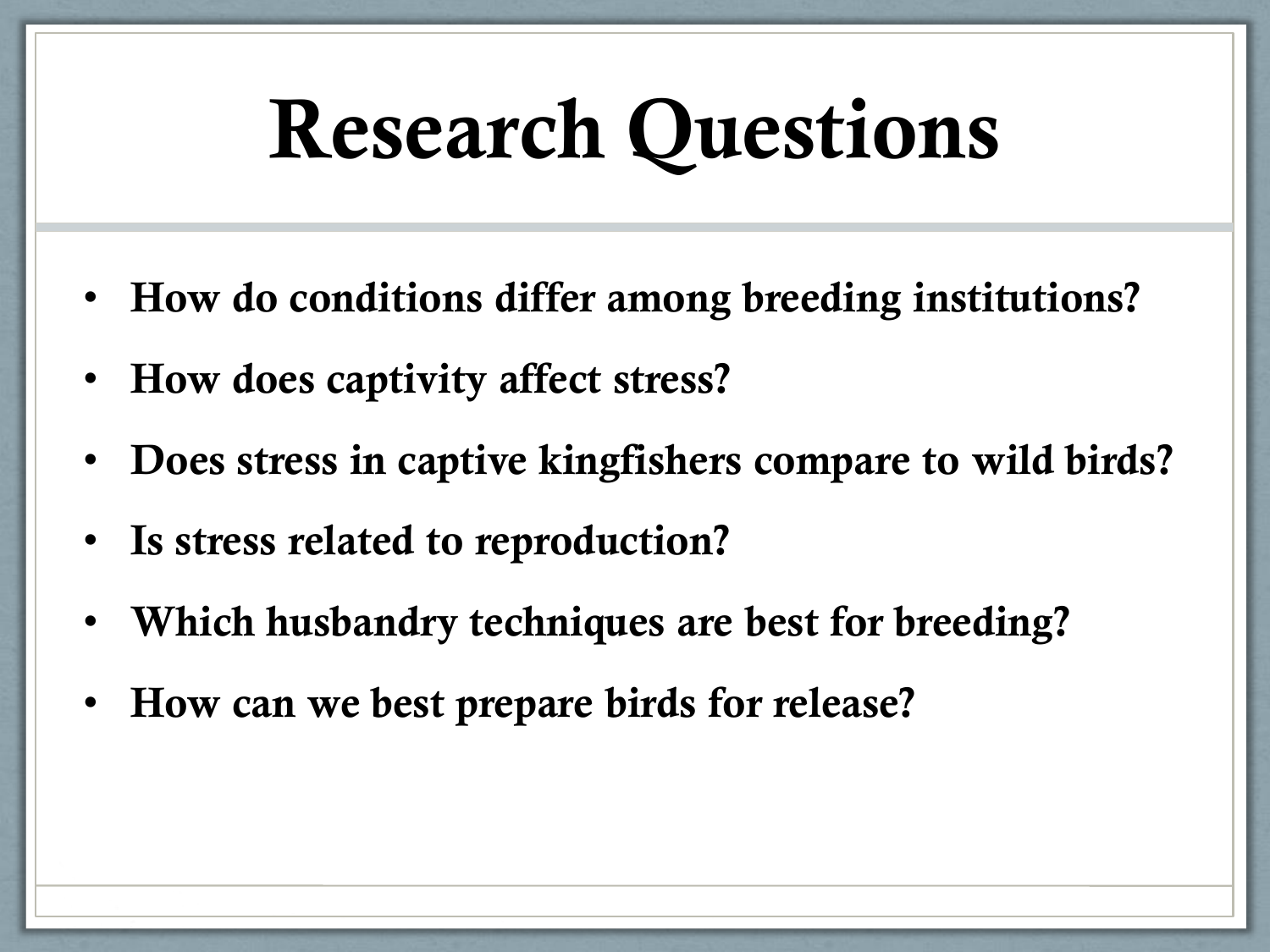## **Stress Analyses**

- **Molted feathers from captive Guam Micronesian kingfishers**
- **Feathers from wild kingfishers**
- **Radioimmunoassay**

- *Measure corticosterone (CORT) from feathers*







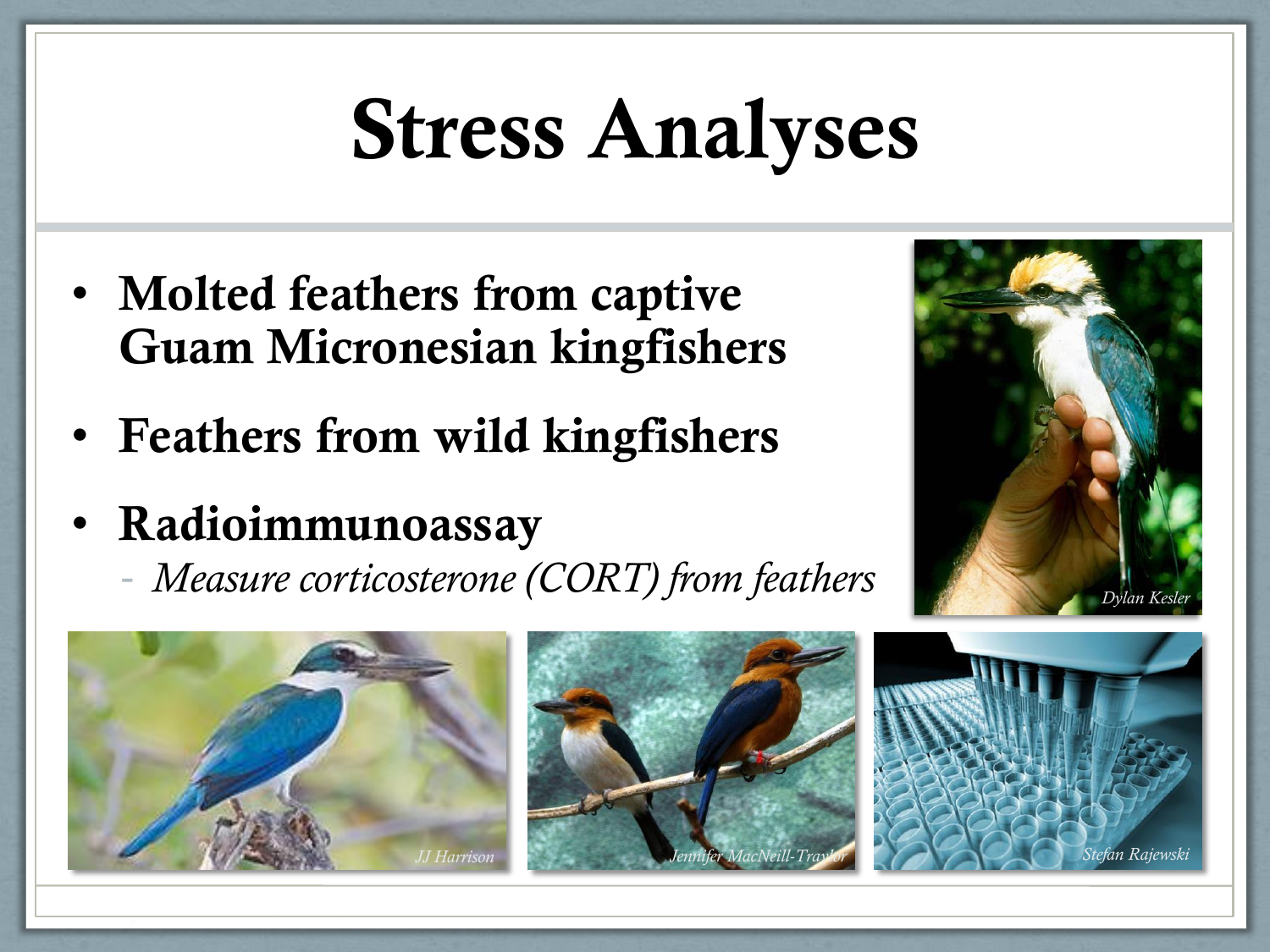# **Captive Breeding Conditions**



- **Environmental conditions** - *temperature, humidity, sound, light*
- **Enclosure design**
	- *size, shape, and availability of enrichment*
- **Keeper proximity**
- **Breeding pair maintenance**
- **Egg/chick management**
- **Nutrition**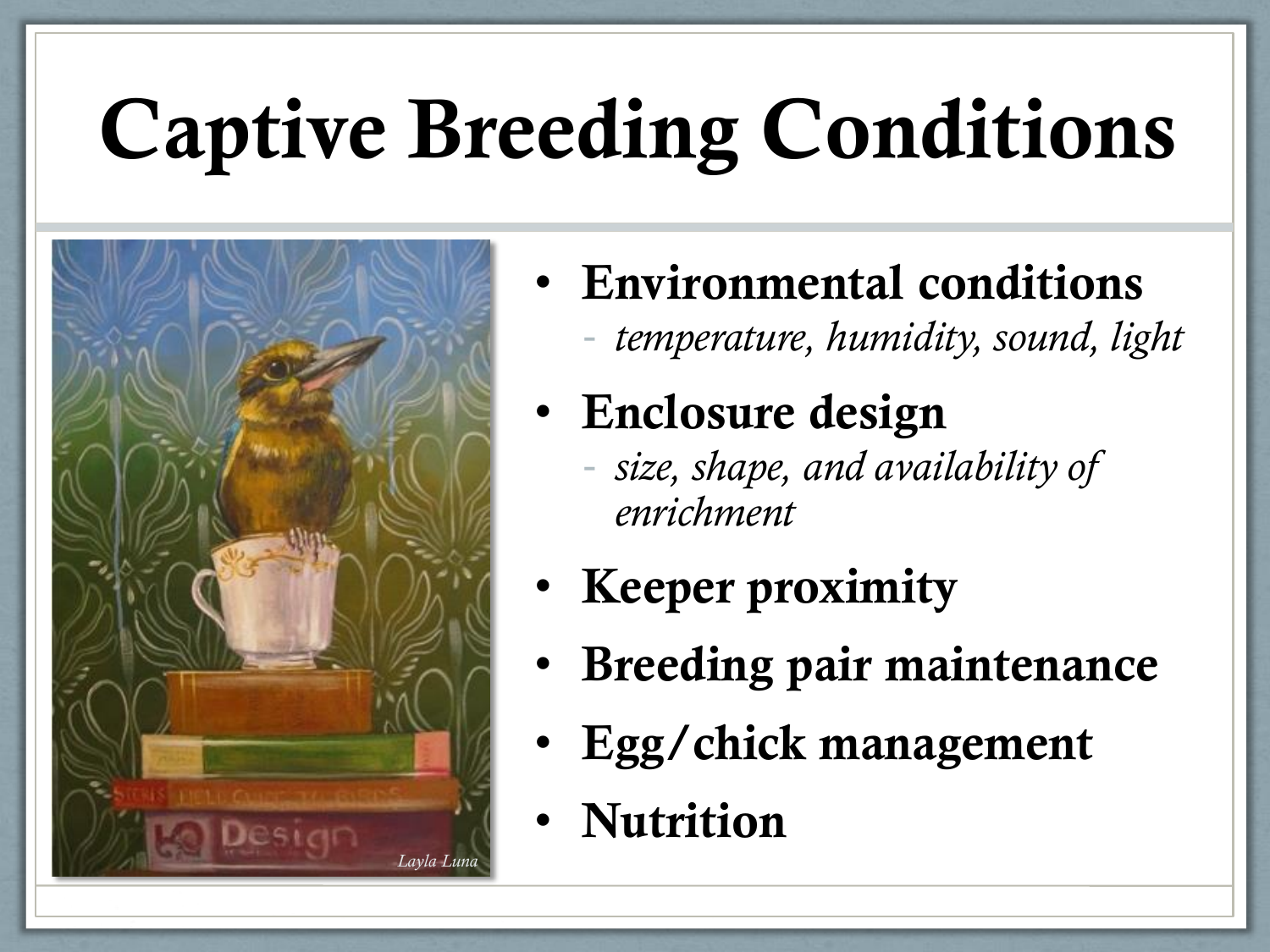## **Project Status - Data**

• **Environmental data from 21 institutions**

- *>500,000 data points*

- **Husbandry surveys for 83 adult birds**
- **Feather samples from 90 captive individuals** - *15 adult Pohnpei kingfishers*

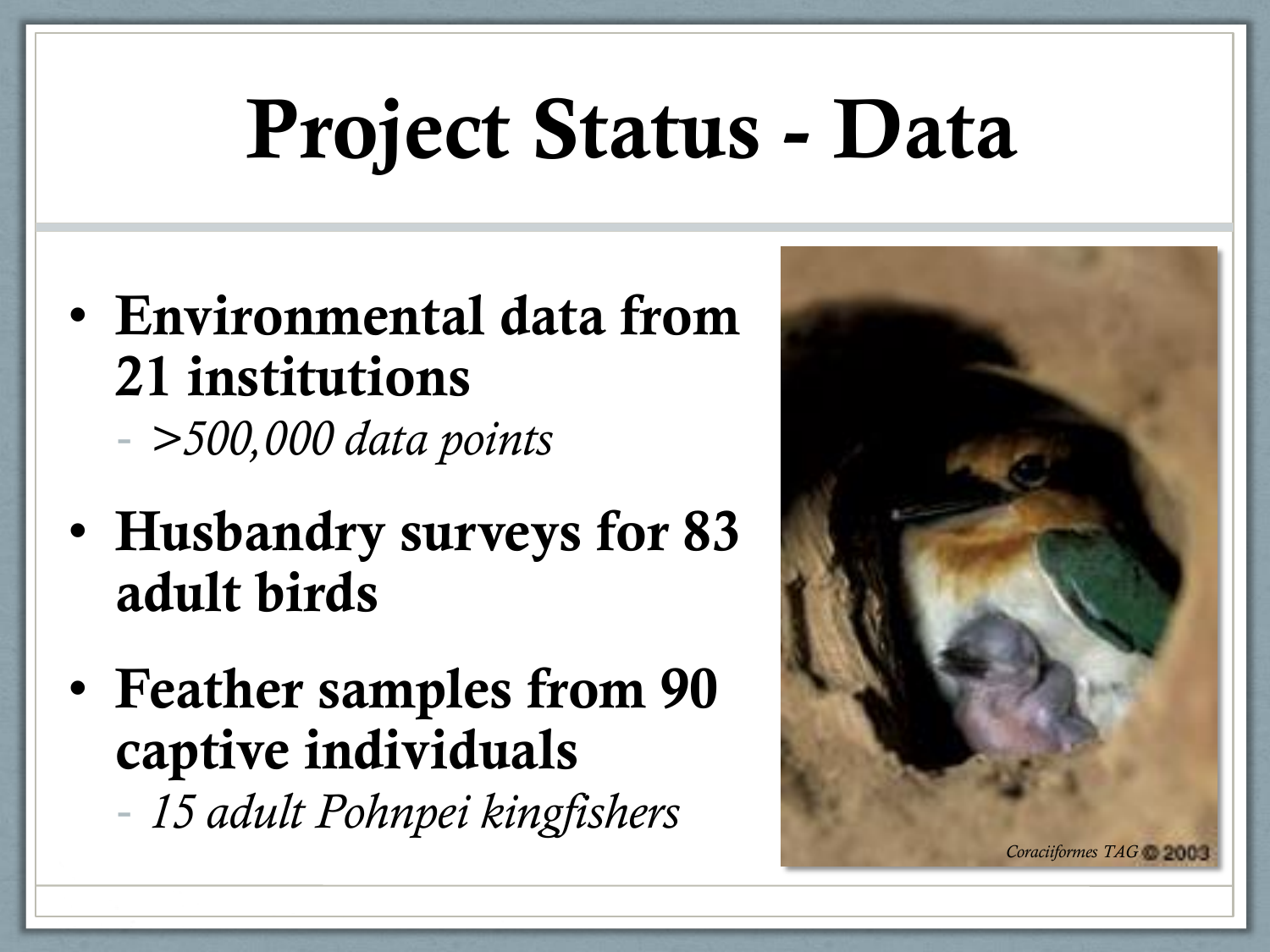#### **Project Status - Methods**

- **Novel procedures for CORT extraction**
	- *Improved extraction efficiency*
- **Validation and adaptation of serum RIA kit for feathers**
	- *Utility of kit tripled* - *Sensitivity extended*

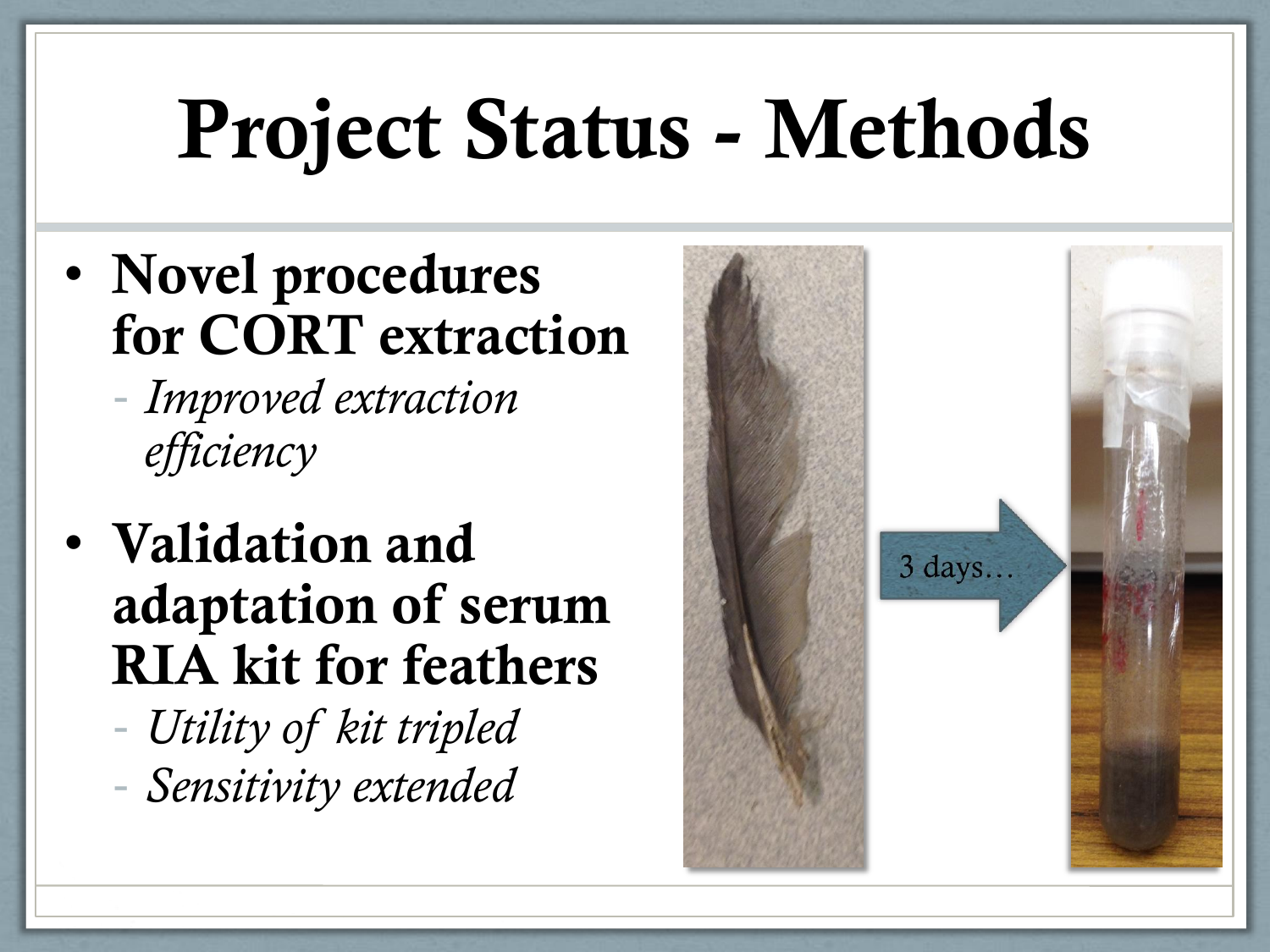

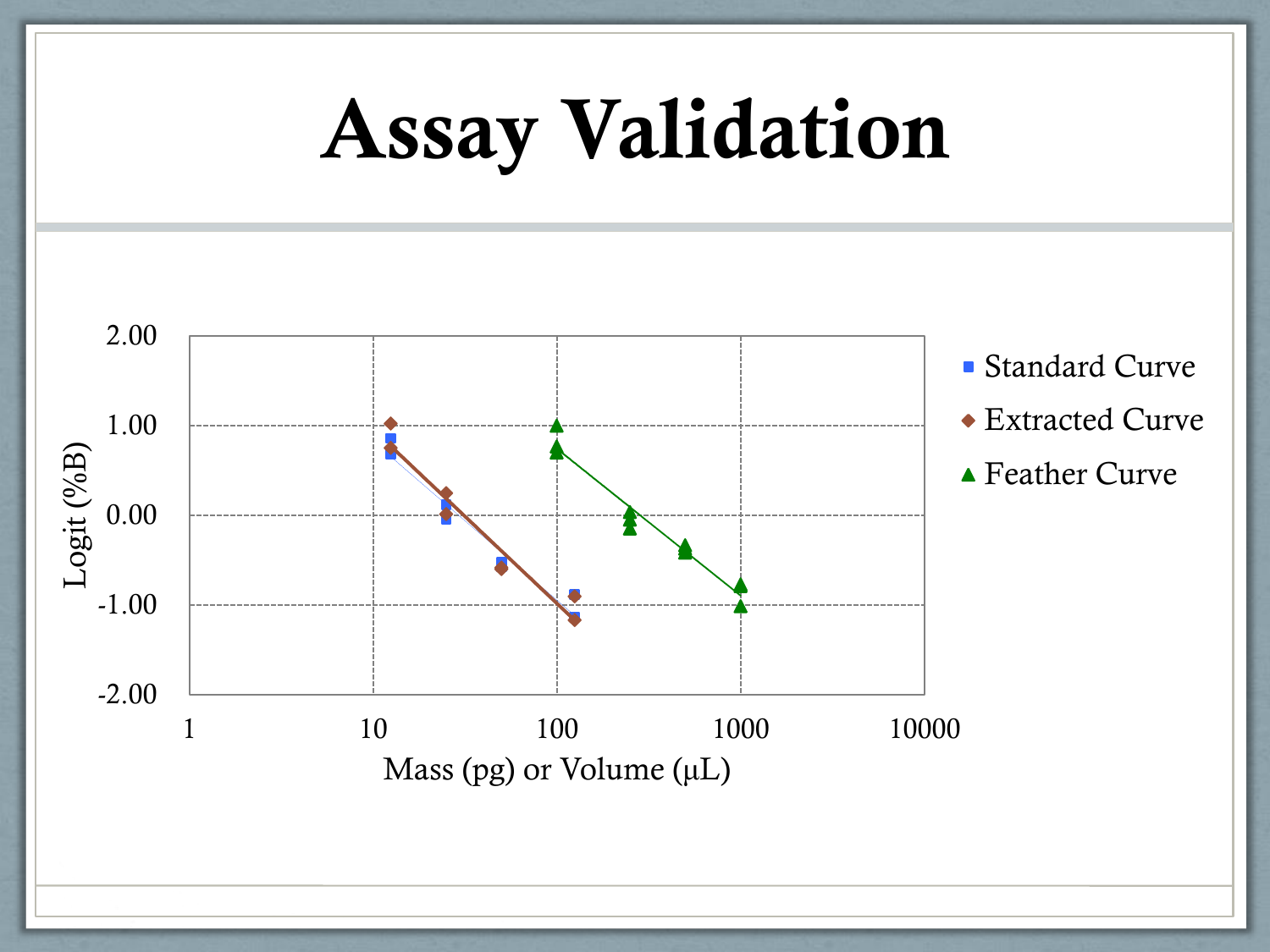## **Next Steps**



- **Complete analyses** - *Results by end of year*
- **Additional sample collections from the Commonwealth of the Northern Mariana Islands**
- **Publications**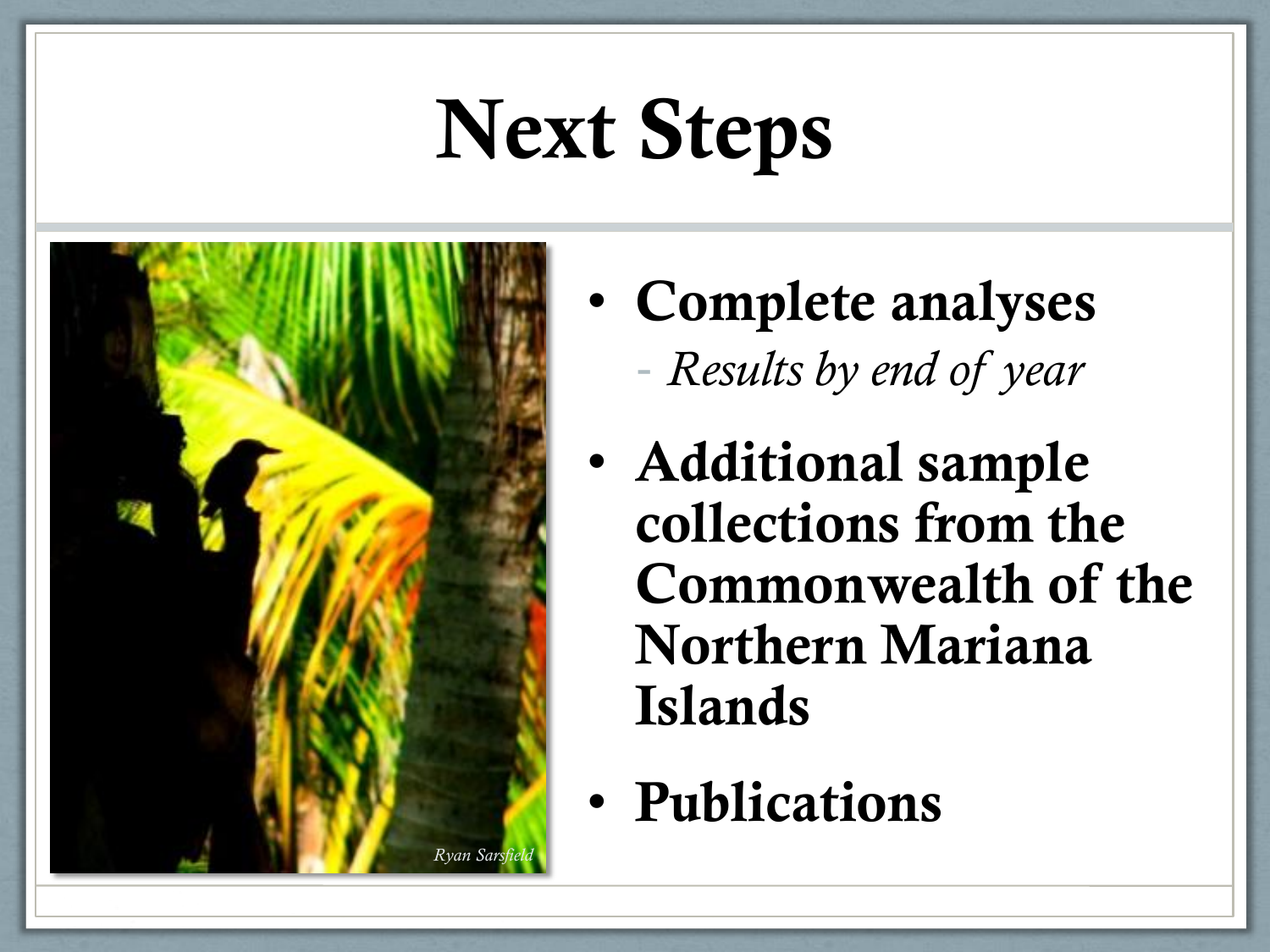#### **Expected Outcomes**

- *Lincoln Park Zoo*
- **Identify best practices**
- **Standardize husbandry**
	- *Expansion of breeding program*
- **Accelerate population growth**
	- *Bolster genetic viability*
	- *Prepare for future releases*
- **Stimulate questions for further research**
- **Evaluation and improvement of avian captive breeding programs**